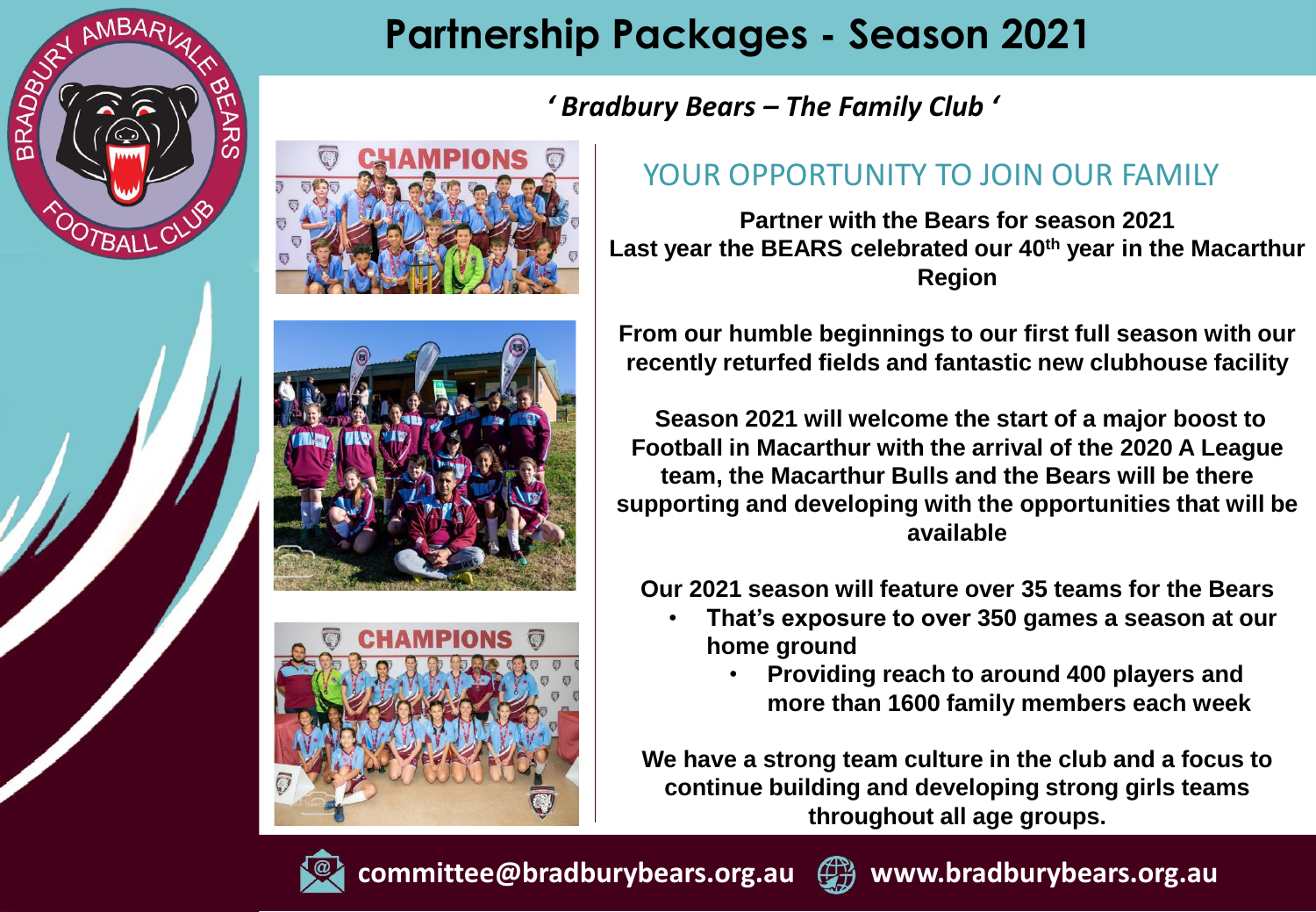

#### *' Bradbury Bears – The Family Club '*

Our Club is perfectly located in the heart of Campbelltown to partner with you



**The Macarthur Football Association reaches from Ingleburn to Tahmoor to The Oaks to Appin**

**Each week new players and their families from all parts of Macarthur will travel to play the Bears at our great new Facilities.**

**Our enthusiastic and energetic committee are focused on the development of our players and bringing value to our sponsors** 



**committee@bradburybears.org.au www.bradburybears.org.au**

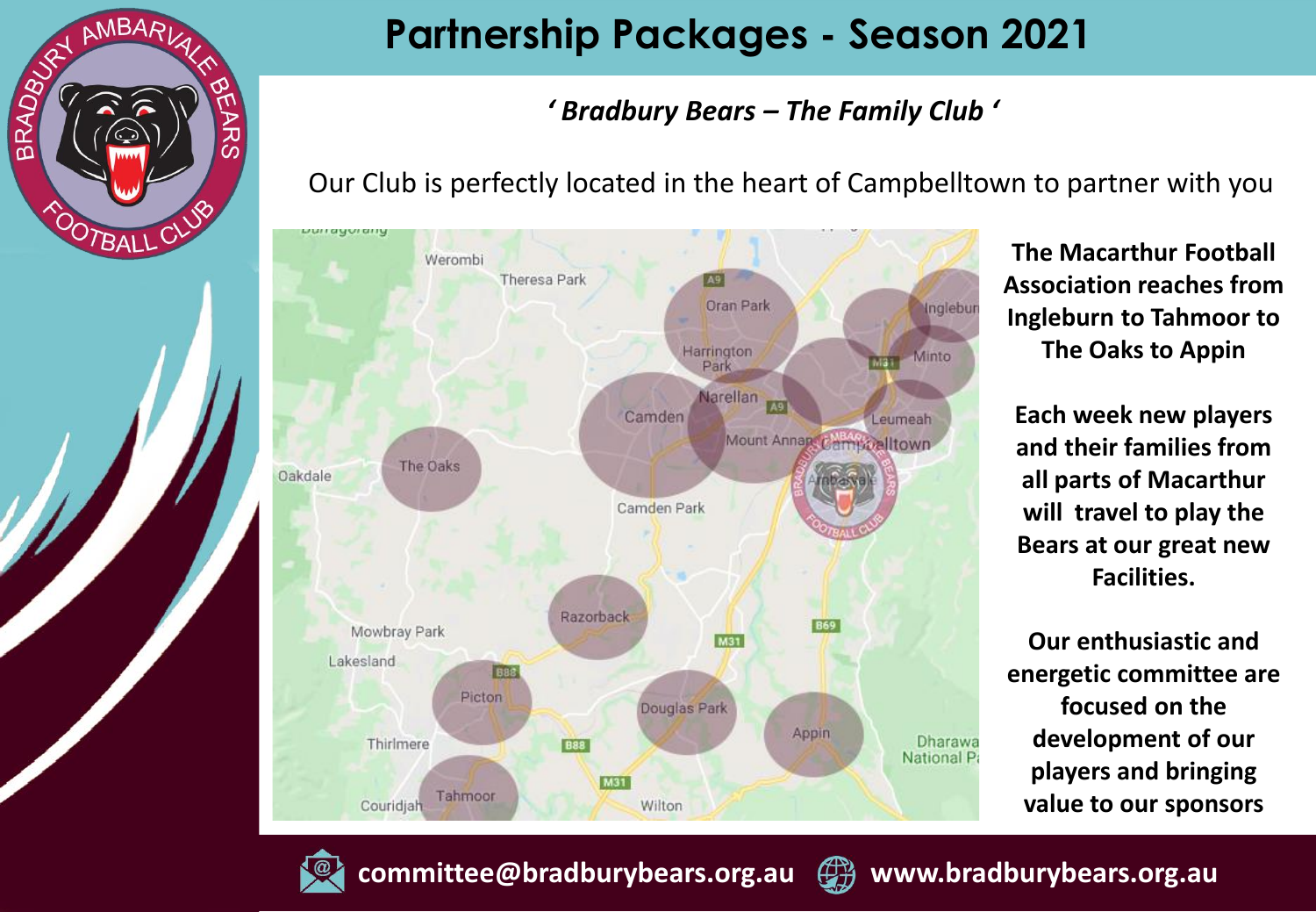

## *' Bradbury Bears – The Family Club '* BECOME A BRADBURY BEARS MAJOR PARTNER Investment of \$2000 or more for season 2021

| How your support helps the club grow                                                                                                                                                                                                                                                                                                                                                                                                                                                                                                                                                                                                              | How Bradbury Bears can support your business                                                                                                                                                                                                                                                                                                                                                                                                                              |
|---------------------------------------------------------------------------------------------------------------------------------------------------------------------------------------------------------------------------------------------------------------------------------------------------------------------------------------------------------------------------------------------------------------------------------------------------------------------------------------------------------------------------------------------------------------------------------------------------------------------------------------------------|---------------------------------------------------------------------------------------------------------------------------------------------------------------------------------------------------------------------------------------------------------------------------------------------------------------------------------------------------------------------------------------------------------------------------------------------------------------------------|
| <b>Help meet club objectives</b><br>Provide an environment and facilities that<br>$\bullet$<br>families are attracted to<br>Provide pathways for players to develop from<br>$\bullet$<br>minis to competition to Senior League to A<br>League<br>Promote our club at out of area competitions<br>$\bullet$<br>and support fantastic charity events.<br>Bradbury had 4 teams compete in the Marc<br>Accuri cup in 2018 at a cost of over \$1000 to<br>support life saving defib machines for<br>sports venues<br>Celebrate successful seasons with Junior and<br>Senior presentation events to reward the hard<br>work of the players and families | At The Game Exposure<br>Major sponsors will have their business<br>advertised on the building and boundary<br>fences.<br>Promotion of your business to all our<br>$\bullet$<br>members and visiting players<br><b>On The Web Exposure</b><br>Your business logo prominently displayed on<br>our website<br><b>Monthly Facebook Posts to promote your</b><br>$\bullet$<br>business and support<br>Addition in email signatures of the committee<br>and all Bears publicity |



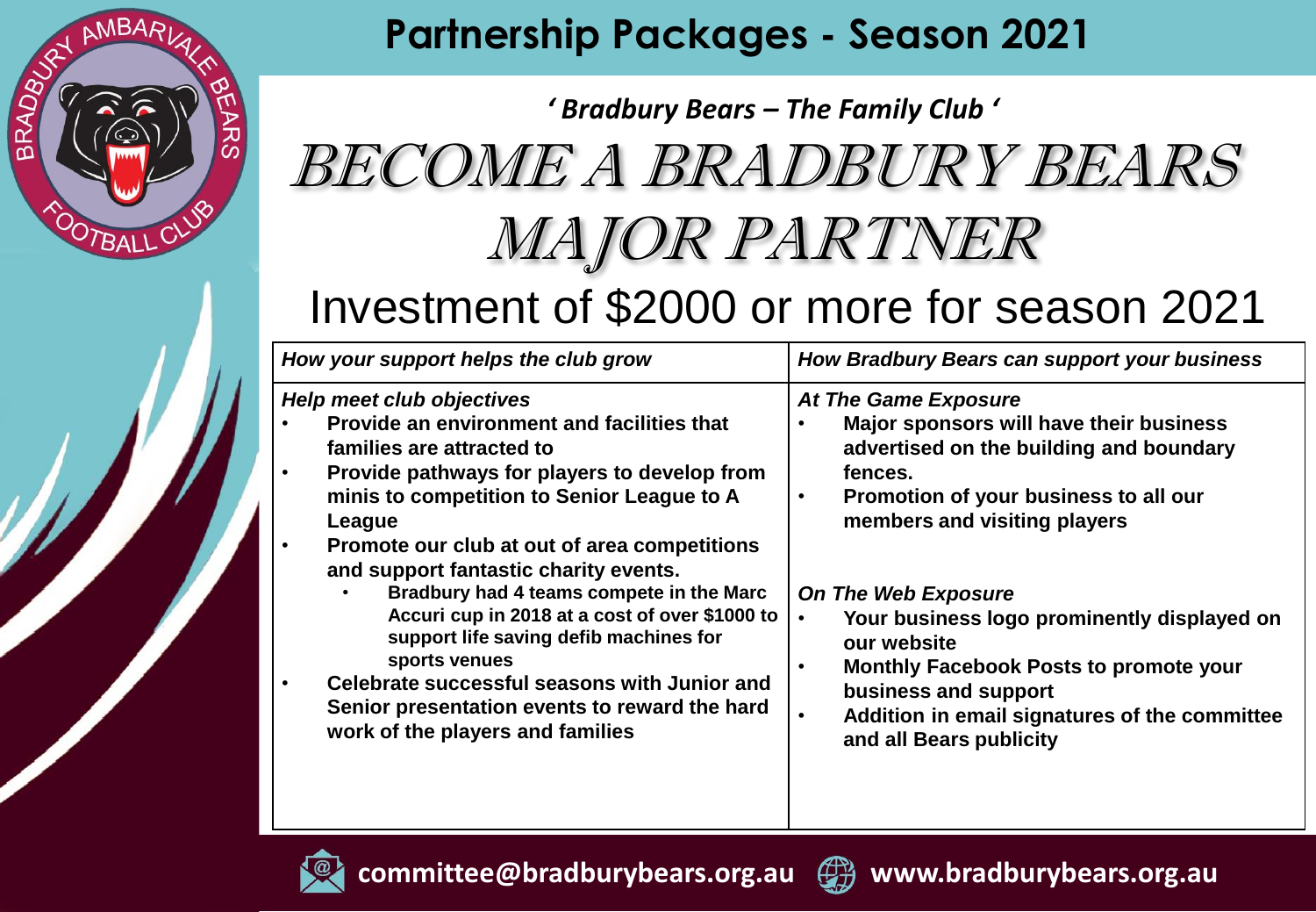

# *' Bradbury Bears – The Family Club '* BECOME A BRADBURY BEARS TEAM PARTNER

## Investment of \$500 or more for season 2021

| How your support helps the kids on the park                                                                                                                                                                                                                                                                                                                     | How Bradbury Bears can support your business                                                                                                                                                                                                                                                                                                                                                                                                                                                                                                                                                             |
|-----------------------------------------------------------------------------------------------------------------------------------------------------------------------------------------------------------------------------------------------------------------------------------------------------------------------------------------------------------------|----------------------------------------------------------------------------------------------------------------------------------------------------------------------------------------------------------------------------------------------------------------------------------------------------------------------------------------------------------------------------------------------------------------------------------------------------------------------------------------------------------------------------------------------------------------------------------------------------------|
| <b>Kit out our players</b><br>Polo's / Jackets / Training Shirts<br><b>Quality Soccer Balls</b><br>$\bullet$<br><b>Training Aids - Agility Poles / Shadow</b><br>$\bullet$<br><b>Players</b><br><b>Player Development</b><br><b>Additional coaching resources</b><br><b>Professional Coaching Sessions</b><br><b>School Holiday Training Camps</b><br>$\bullet$ | At The Game Exposure<br>Team sponsors will have their business<br>advertised on the building and fence.<br>Option to have your business name on the<br>$\bullet$<br>Jacket or Polo Shirts of the team (*additional<br>Cost)<br>Promotion of your business to all our<br>$\bullet$<br>members and visiting players<br><b>On The Web Exposure</b><br>Your business logo displayed on our website<br>Monthly Facebook Posts about your team/s<br>$\bullet$<br>progress which will include your business<br>details<br>Addition in email signatures of the committee<br>$\bullet$<br>and all Bears publicity |